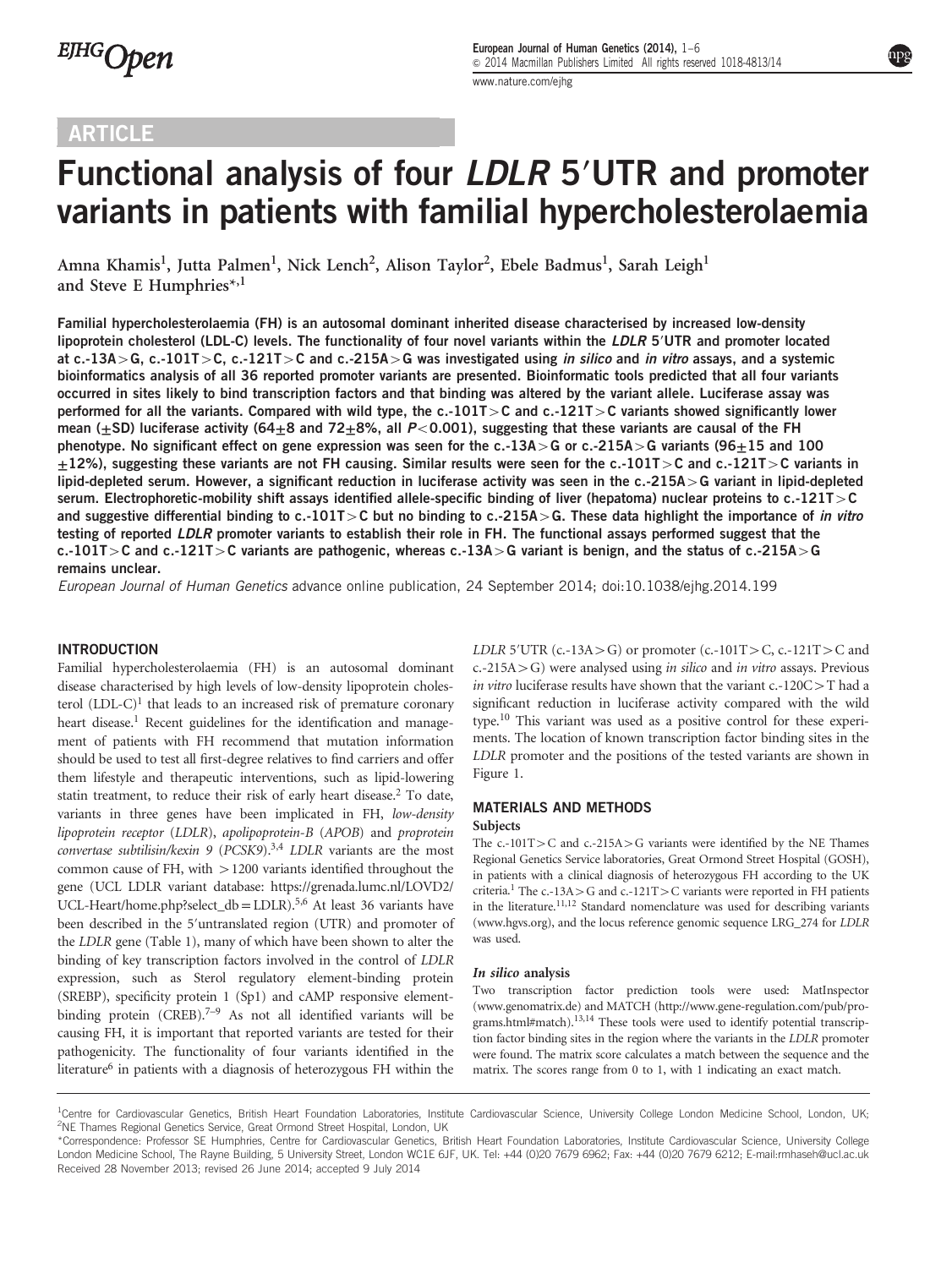| Variant                           | Promoter activity (% of wt)      | Location                 | Sequence homology <sup>a</sup> | Reference |
|-----------------------------------|----------------------------------|--------------------------|--------------------------------|-----------|
| $c.-268G > T$<br>In FH and normal |                                  | 1 bp from FP1            | 7/8                            | 20        |
| c.-220 -221insA                   | Not tested                       | FP1                      | <b>NA</b>                      | 21        |
| $c.-217C > T$                     | 160% Luciferase<br>2 bp from FP1 |                          | 13/13                          | 20        |
| $c.-215A > G$                     | 100% Luciferase                  | 4 bp from FP1            | 11/12                          | 6         |
| $c.-208A > T$                     | 100% Luciferase                  | Between SREBP1 and FP1   | 12/12                          | 15        |
| $c.-206C > T$                     | Not tested                       | Between SREBP1 and FP1   | 13/13                          | 22        |
| c.-193_-186delinsTG               | Not tested                       | SREBP1                   | <b>NA</b>                      | 23        |
| $c.-188C > T$                     | Not tested                       | SREBP1                   | 13/13                          | 23        |
| c.-185_-183delCTT                 | 10% Luciferase                   | SREBP1                   | <b>NA</b>                      | 24        |
| $c.-156C > T$                     | Not tested <sup>b</sup>          | SREBP2                   | 13/13                          | 25        |
| c.-155 -154delinsTTCTGCAAACTCCT   | 11% Luciferase                   | SREBP2                   | <b>NA</b>                      | 15        |
| $c.-153C > T$                     | Not tested                       | SREBP2                   | 13/13                          | 26        |
| $c.-152C > T$                     | 40% Luciferase                   | SREBP2                   | 13/13                          | 20        |
| $c.-146C > A$                     | Not tested                       | Between SREBP2 and SP1   | 13/13                          | 27        |
| $c.-142C > T$                     | 20% Luciferase                   | SP1                      | 13/13                          | 28        |
| $c.-140C > G$                     | 7% Luciferase                    | SP1                      | 13/13                          | 15        |
| $c.-140C > T$                     | 6% Luciferase                    | SP1                      | 13/13                          | 15        |
| $c.-139C > A$                     | Not tested                       | SP1                      | 13/13                          | 23        |
| $c.-139C > G$                     | 26% Luciferase                   | SP1                      | 13/13                          | 8         |
| c.-138delT                        | 24% LDLR activity                | SP1                      | 12/13                          | 29        |
| $c.-138T > C$                     | 25% Luciferase                   | SP1                      | 12/13                          | 30        |
| $c.-137C > T$                     | Not tested <sup>c</sup>          | SP1                      | 13/13                          | 31        |
| $c.-136C > G$                     | 12% Luciferase                   | SP1                      | 13/13                          | 15        |
| $c.-136C > T$                     | 5% CAT assay                     | SP1                      | 13/13                          | 32        |
| $c.-135C > G$                     | Not tested <sup>d</sup>          | SP1                      | 13/13                          | 31        |
| $c.-121T>C$                       | 72% Luciferase                   | Between TATA box and SP1 | 13/13                          | 12        |
| $c.-120C > T$                     | 3% Luciferase                    | Between TATA box and SP1 | 13/13                          | 26        |
| $c.-101T>C$                       | 64% Luciferase                   | <b>TATA BOX</b>          | 12/12                          | $\,$ 6    |
| $c.-88G > A$                      | 100% Luciferase                  | 5'UTR                    | 12/12                          | 15        |
| $c.-68A > C$                      | Not tested                       | 5'UTR                    | 5/11                           | 33        |
| $c.-36T > G$                      | 100% Luciferase                  | 5'UTR                    | 6/10                           | 15        |
| $c.-23A > C$                      | Not tested                       | 5'UTR                    | 7/12                           | 34        |
| c.-22delC                         | Not tested                       | 5'UTR                    | 10/12                          | 35        |
| $c.-14C > A$                      | Not tested                       | 5'UTR                    | 9/12                           | 27        |
| $c.-13A > G$                      | 100% Luciferase                  | 5'UTR                    | 8/13                           | 11        |
| $c.-5C> T$                        | Not tested                       | 5'UTR                    | 7/11                           | 23        |

<span id="page-1-0"></span>Table 1 Location of all reported variants 270 bp upstream from LDLR start of translation, with reported effect on promoter activity and homology across human and 6 primate and 6 mammalian species (variants tested in this study are shown in bold)

Abbreviations: FP1, Foot Print 1; SREBP1, sterol regulating element-binding protein 1; SP1, Specificty Protein 1.

Where the base for the sequence was not present in a particular species, the species was discounted from the total.

The NG\_009060.1 reference sequence was used.

aLDLR promoter sequence conservation between Human, Pan troglodytes, Gorilla gorilla, Pongo abelii, Macaca mulatta, Callithrix jacchus, Oryctolagus cuniculus, Mus musculus, Rattus norvegicus, Bos taurus, Sus scrofa, Canis lupus familiaris and Equus caballus (http://www.ensembl.org/Homo\_sapiens/Gene/Compara\_Alignments?align=609&db=core&g=ENSG00000130164&r=19% 3A11200057-11244506&t=ENST00000252444).

bCosegregation with FH reported.

c5–15% LDLR activity (when compound heterozygote with c.1222G > A, p.(Glu408Lys)).  $d_5$ –15% LDLR activity in homozygote.

#### Cloning of LDLR promoter

The c.-600 bp to c.-5 bp region of the LDLR promoter was cloned into the pGL2-basic vector using the HindIII restriction site.<sup>8</sup> This was used as a template for site-directed mutagenesis using the QuikChange Lightning Site-Directed Mutagenesis Kit (210518-5; Agilent Stratagene Technologies, Stockport, UK). Site-directed mutagenesis was completed to create plasmids containing the c.-13G, c.-101C, c.-121C and c.-215G alleles. All constructs were confirmed by sequencing. The plasmids were transfected into Huh7 cells, a human hepatoma liver cell line (01042712; European collection of cell cultures (ECACC)). The cells were grown using Dulbecco's modified Eagle's medium (DMEM) with 10% FBS, or 10% lipid-depleted serum (from GENTAUR Europe BVBA, Aachen, Germany; FB-1090LF/100).

#### Transfection and luciferase assay

Transfection was prepared when a confluence of 80% was reached. The pUC18 and pGL3 control were used as negative and positive controls, respectively. The

European Journal of Human Genetics

cells were transfected using Lipofectamine 2000 (Invitrogen, Paisley, UK) and Opti-MEM serum-free medium according to the manufacturer's instructions and as previously described.7 Cells were lysed using Passive Lysis Buffer (Promega, Southampton, UK) and luciferase expression was determined using the Dual Luciferase Reporter Assay System (Promega), and measured in the Tropix TR717 Microplate Luminometer (PE Applied Biosystems, Paisley, UK). Luciferase activity was determined as the mean of 8–12 transfections with the assay performed in triplicate. EMSAs were carried out, as previously described, to determine transcription factor binding within the variant site.<sup>8</sup>

#### RESULTS

In silico analysis indicated that all of the variants were likely to be within transcription factor binding sites (Supplementary Table 1). With the exception of the predicted CREB site at c.-101T > C, none of these have been reported to be involved in control of transcription of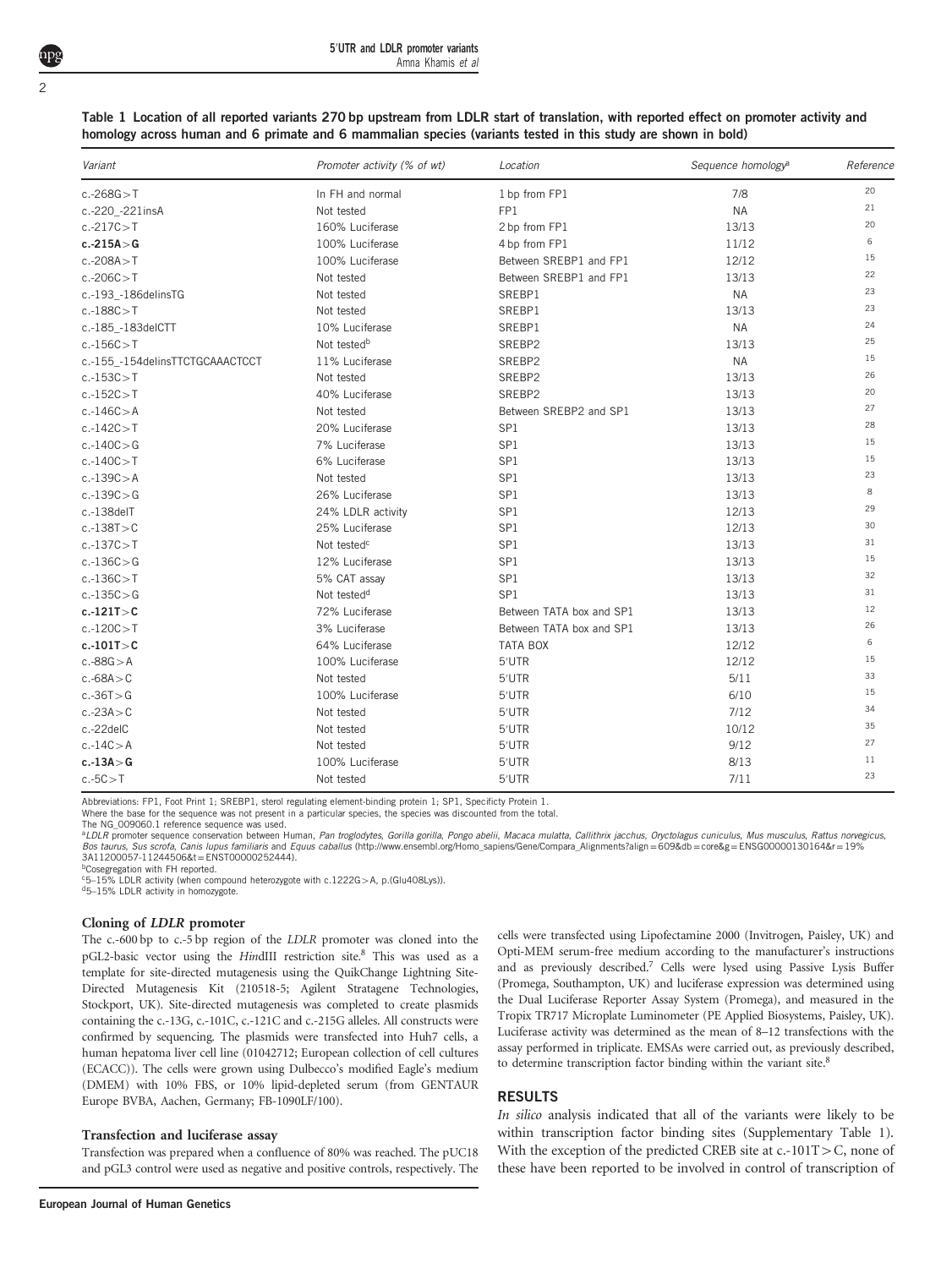<span id="page-2-0"></span>

Figure 1 Illustration of the promoter and 5′UTR region of the LDLR gene. Highlighted boxes illustrate known binding sites. Variants examined in this study are highlighted in red, and highlighted in yellow is the positive control used. The start sites for transcription are indicated by  $*$ . The numbers to the left indicate the nucleotide number.

the LDLR gene. The minor differences in predicted scores for the variants at the c.-121 site are unlikely to be of biological significance. For three of the variants (c.-13A > G, c.-101T > C and c.-215A > G), one or both of the programmes used predicted that binding was likely to be significantly modified by the presence of the variant allele, for example, the predicted binding of CREB to c.-101T but not c.-101C, and the binding of HIFIA to c.-101C and not c.-101T. However, although the c.-13G allele showed the abolition of two transcription factors, this binding was not verified in MATCH. Moreover, in MatInspector, the c.-120C $>$ T variant showed an abolition of OCT1 binding site, indicating a biological significance. However, this result was not seen in the MATCH results.

Luciferase assays were performed to investigate the LDLR expression in the promoter sequences containing the variant alleles compared with the wild type. These assays were repeated in multiples of 8–12 for each variant and are presented as the average of three independent runs. Compared with the wild type, the c.-13G and c.-215G alleles showed a (mean $\pm$ SD) 96 $\pm$ 15 and 100% $\pm$ 12% level of luciferase activity, indicating that this variant is unlikely to be FH causing. The c.-101T > C and c.-121T > C variants showed a  $64\pm8$  and  $72\pm8\%$ lower luciferase activity compared with the wild type (all  $P<0.001$ ; [Figure 2a](#page-3-0)), indicating that all these variants are likely to be FH causing. The c.-120 $C > T$  variant was then used as a positive control, showing 83% expression as compared with the wild type  $(P=0.001)$ . All transfection assays were repeated using cells grown in 10% lipiddepleted serum in order to induce LDLR promoter expression.<sup>8</sup> This resulted in a 2.5-fold higher expression of the wild-type construct, with similar increases seen for all variants (data not shown). However, as shown in [Figure 2b,](#page-3-0) compared with the wild-type construct, the pattern of expression seen was similar, with the c.-13G allele showing a 96±22% level of luciferase activity, indicating that this variant is unlikely to be FH causing, whereas c.-101T > C and c.-121T > C variants showed  $48\pm8$  and  $49\pm6\%$ , respectively (all  $P < 0.001$ ). Remarkably, the c.-215G allele showed a similar and significant reduction in luciferase activity in the absence of lipid (48±10%;  $P < 0.001$ ).

EMSAs were used in an attempt to identify nuclear factors binding differentially to the c.-101T > C, c.-121T > C and c.-215A > G variants. Extracts from a hepatocarcinoma cell line Huh7 were used, with a probe for the SREBP as a positive control. As shown in Supplementary Figure 1, the positive control provided a strong band shift as well as several nonspecific bands. Neither alleles of the c.-215A $>$ G probe showed a specific additional band; however, the c.-121T allele showed an additional band shift compared with the c.-121C allele. For the c.-101 probes, both showed evidence of a specific highmolecular-weight band, with the c.-101C allele showing an additional faint band (indicated by an arrow in Supplementary Figure 1).

#### **DISCUSSION**

In order to correctly report to a referring clinician whether or not an identified promoter variant is likely to be FH causing, bioinformatics predictions may be helpful, and although evidence that the variant affects binding of a nuclear protein by an EMSA may be suggestive, an in-vitro assay of the effect on transcriptional strength provides the strongest evidence. Four reported variants identified in FH patients within the LDLR 5′UTR and promoter were investigated.<sup>6</sup> The  $c.-13A$   $>$  G variant showed no difference in luciferase activity, suggesting it is not FH causing, whereas c.-101C and c.-121C showed a significant lower expression, suggesting that these variants are likely to be pathogenic and causal of the FH phenotype seen in these patients, and the status of  $c.-215A\geq G$  remains unclear.

The bioinformatic programmes were not helpful in this instance. Both programmes (MatInspector and MATCH) suggested that the  $c.-13A$  G variant destroys binding for a nuclear transcription factor and yet this variant did not affect luciferase activity. This is in agreement with previous studies that have shown no causal effect of variants within the 5′UTR region.<sup>15</sup> Both programmes used also suggested that transcription factors would bind to the DNA sequences and that the variants would destroy binding. This is particularly clear for the  $c.-101T>C$  allele that is located in the TATA-box and a previously documented CREB binding site.<sup>7</sup> Moreover, there were major differences between the two programmes; for example, although MatInspector showed a high score for the binding of two transcription factors, MATCH did not find any binding sites. Of the identified transcription factor binding sites (Supplementary Table 1), CREB is involved in LDLR expression. The SIRE (sterol-independent regulatory element), located c.-94 to c.-110 of the promoter, binds CREB in a cholesterol-independent manner.7 CREB was predicted to bind to the wild-type sequence, but was abolished in the variant sequence. Moreover, another predicted transcription factor, OCT1, has been implicated as being involved in lipoprotein lipase (LPL) expression, and is critical for hydrolysis of triglycerides in lipoproteins.<sup>16,17</sup> Although OCT1 was predicted to bind by MatInspector and MATCH, there are no major differences in the scores for the variant and wild-type binding sites. These algorithms lack the complexity to take account of physiological conditions. The binding of transcription factors to a specific DNA sequence is dependent on various intracellular and extracellular stimuli within a cell. Therefore, although some transcription factors are predicted to bind to these sequences (with scores as high as 1.0), this does not take into account in vivo conditions such as chromatin structure, and are hence not ideal representations of what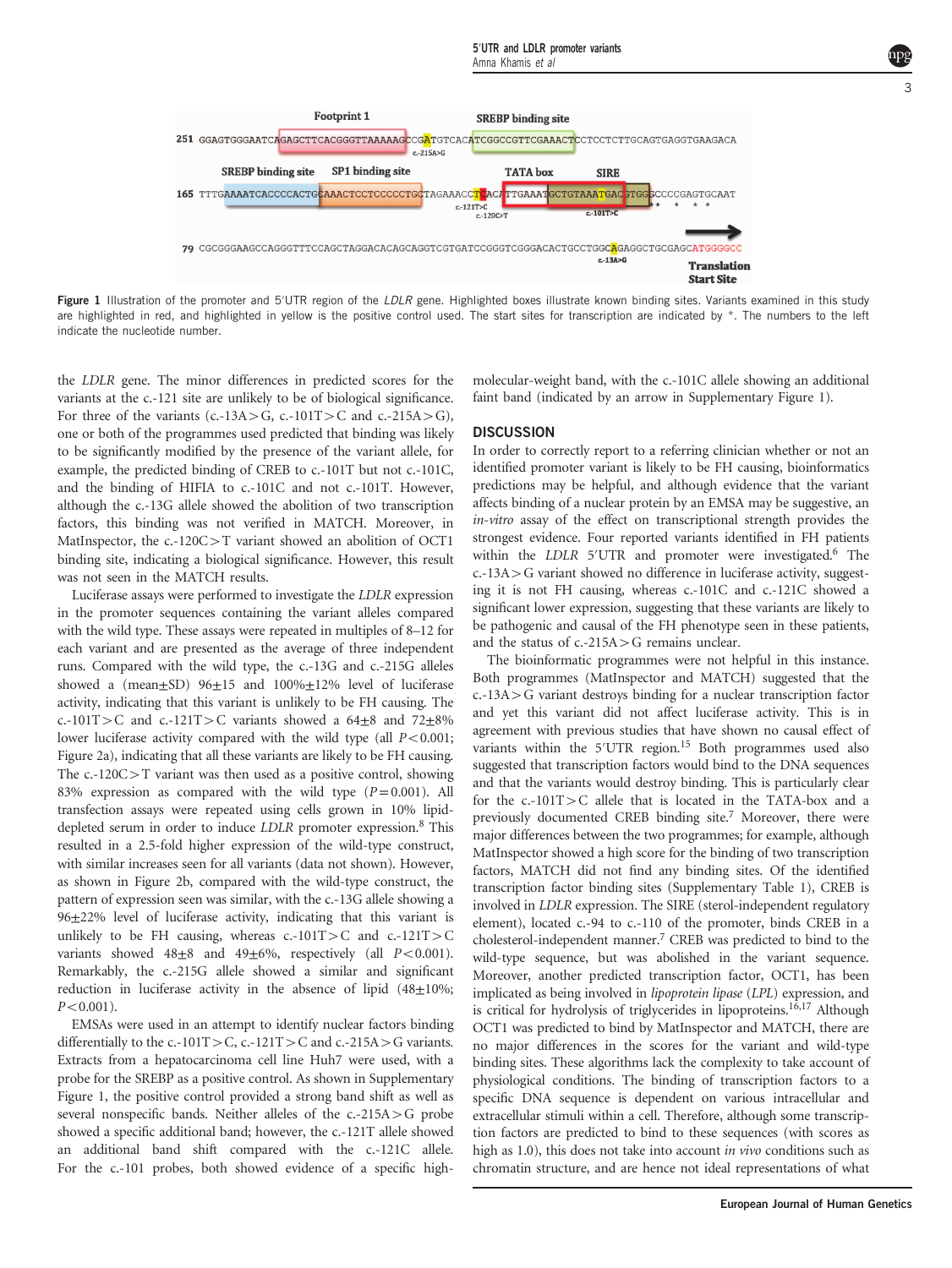<span id="page-3-0"></span>

|                   | WТ   | c.-13A>G | c.-101T>C     | c.-121T>C       | c.-120C>T | c.-215A>G |
|-------------------|------|----------|---------------|-----------------|-----------|-----------|
| average           | 1.00 | 1.17     | 0.64          | 0.72            | 0.83      | 1.06      |
| SD                | 0.23 | 0.28     | 0.17          | 0.22            | 0.20      | 0.47      |
| <b>SEM</b>        | 0.02 | 0.04     | 0.02          | 0.02            | 0.04      | 0.05      |
| p values vs WT    |      | 0.00011  | $2.810^{-24}$ | $1.00 10^{-15}$ | 0.0011    | 0.25      |
| p value -121/-120 |      |          |               |                 | 0.026     |           |
| number of repeats | 100  | 56       | 85            | 94              | 24        | 76        |



Figure 2 (a) Measurement of promoter activity using luciferase assay. Fragments containing the wild type and mutant were cloned into the pGL2 promoter, transfected into Huh7 cells and cultured using DMEM medium. Data were obtained in medium supplemented with 10% bovine calf serum. The mutants were compared with the wild type, normalised to the value of 1. These results are the average of 8-12 repeats in 3 independent experiments. Error bars indicate SEM. (b) Measurement of promoter activity using luciferase assay. Data were obtained in medium supplemented with 10% lipid-depleted bovine calf serum.

occurs in the cell. Bioinformatics tools should not be used in isolation but as a guide for experimental research.

The EMSA assay was also inconclusive: one out of the three functional sites determined by luciferase assay showed no evidence of binding of a nuclear protein, and this may be because of the protein requiring a longer binding site than the probe provided or nonphysiological binding conditions. Although we are not aware of any direct evidence for a role of HIF1A in the control of LDLR expression, this factor is involved in expression of PCSK9,<sup>18</sup> a key gene involved in cholesterol metabolism, and hence the prediction of its binding here may be correct.

In order to put the present findings in context, we have carried out a systematic review of the published promoter and 5′UTR variants and examined the functional assay data reported. Including the four variants examined here, there are 36 variants reported, of which 20 have been directly tested using reporter assays, usually luciferase ([Table 1](#page-1-0)). Of the four variants identified after the upstream SREBP1 binding site (which extends from c.-193 to c.-107), two have been tested and one  $(c.-217C>T)$  reported to have higher transcriptional activity and one  $(c.-208A>T)$  with no effect on luciferase activity, and thus neither are FH causing. The variant tested here at  $c.-215A\ge G$  has a modest effect on transcription and no EMSA binding was detected.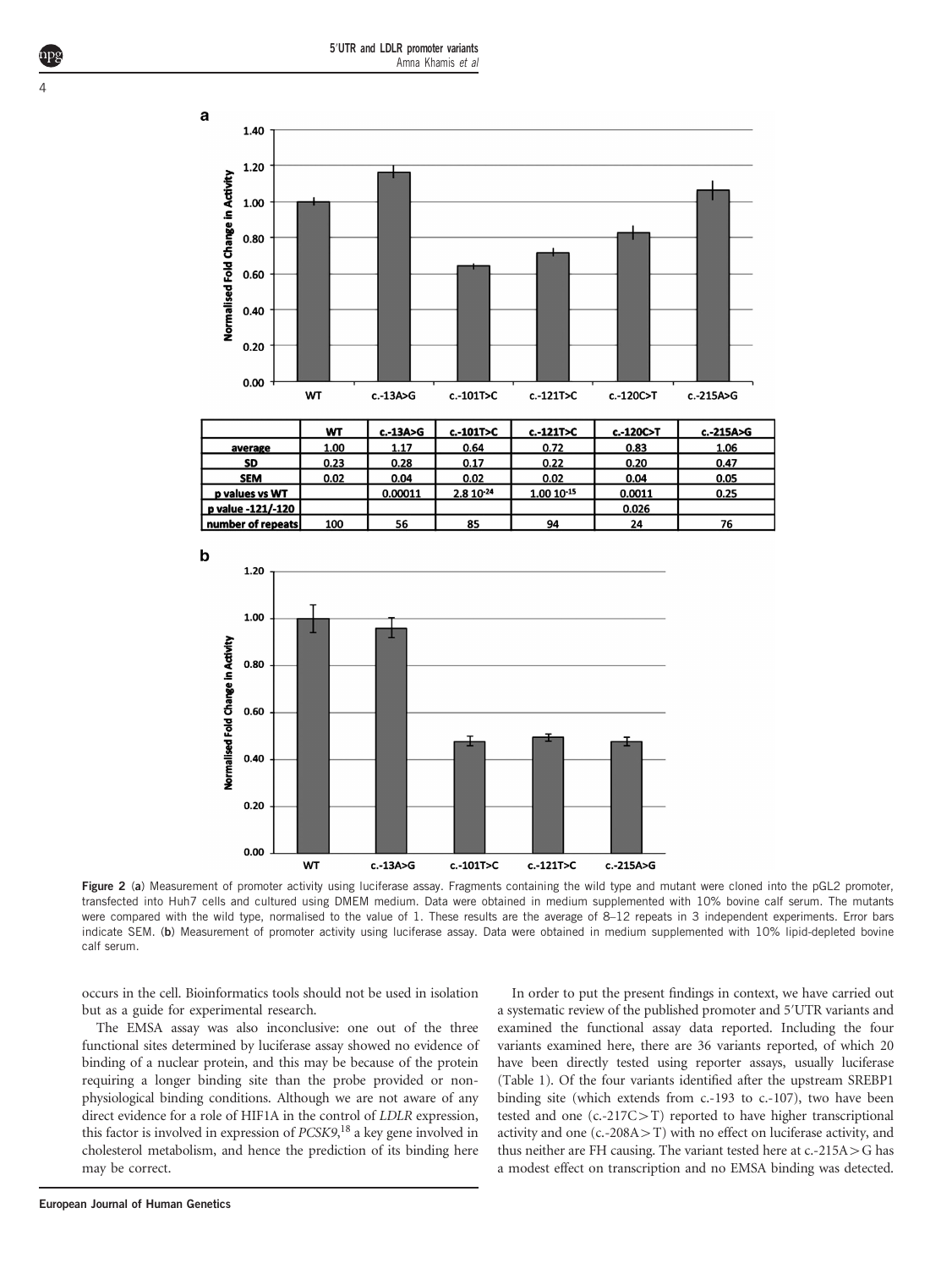This region contains sequences involved in the Footprint 1 element responsible for enhancement of LDLR transcription, with the key nucleotides identified at c.-218, c.-219 and c.-231,<sup>19</sup> but no variants at these sites have been reported so far. Of the 23 variants between c.-207 and c.-90, where the binding sites for the key transcription factors SREBP1, SP1 and the TATA box CREBP are located, 14 have been tested and all found to have a profound effect on luciferase levels. Excluding the two examined here, the percentage of wild-type activity reported ranges from 0 to 40% (mean 15%). The modestly lower  $\sim$  50% luciferase noted for the variants tested here (c.-215A  $>$  G,  $c.-121T>C$  and  $c.-101T>C$ ) therefore raises the possibility that these may not be FH causing, although the data obtained are based on 8–12 replicates and three repeat experiments, and the lower transcriptional data are statistically robust. To address this, we have used  $c.-120C>T$ as a positive control that has been reported to have only 3% luciferase activity compared with the wild-type promoter sequence.<sup>10</sup> In our hands, we observe that the variant has  $83\pm9\%$  activity compared with the wild type, confirming that the variant is FH causing but that the effect is not so drastic as previously observed. This could be because of the differences in cell culture conditions; for example, Francova et  $al^{10}$ used the HepG2 cell line compared with the Huh7 hepatoma cells that we used. However, the reduction in luciferase activity observed with the novel variants tested here are similar to the reported FH-causing  $c.-120C>T$  variant, strongly supportive of a causal effect of our variants. Finally, of the eight variants located after the start of transcription (c.-93 to c.-79), two have been tested and, as with the  $c.-13A>G$  tested here, none have a significant effect on promoter strength.15 Our data suggest that although there is no effect on luciferase activity for the c.-215G allele, there was a significant reduction in luciferase activity when supplemented in lipid-depleted conditions. In lipid-depleted conditions, SREBPs activate the transcription of LDLR by binding to SRE. Therefore, when lipid levels are low, LDLR expression is increased. However for the c.-215G allele construct, in lipid-depleted conditions, luciferase expression was reduced compared with the wild-type construct. Therefore, because lipid-depleted conditions mimic what occurs in vivo, these data support the view that this variant is possibly causal of the FH phenotype, but the status of this variant is still unclear, and co-segregation analysis in the relatives of this patient may resolve this issue. The data obtained from this study have been submitted to the UCL LDLR variant database ([https://grenada.lumc.nl/LOVD2/UCL-](https://grenada.lumc.nl/LOVD2/UCL-Heart/home.php?select_db�=�LDLR)[Heart/home.php?select\\_db](https://grenada.lumc.nl/LOVD2/UCL-Heart/home.php?select_db�=�LDLR)=LDLR).

There is high cross-species conservation across the whole of the LDLR promoter region and all the four sites tested here show strong conservation across six primate and six mammalian species [\(Table 1\)](#page-1-0). It is noteworthy that the lowest sequence conservation is seen in sites in the 5′UTR, where the majority of the tested variants appear not to affect promoter strength, suggesting that this region does not have a critical role in control of gene expression. A limitation of the data reported here is that we do not have any relative samples available from these probands as the variants were identified from published reports, $11,12$  or from single samples sent to the diagnostic laboratory. Co-segregation of the variant with elevated lipid levels in relatives would strengthen the inference that they are FH causing. For all patients, DNA was tested for the common FH-causing mutations in the APOB and PCSK9 genes and for the Portuguese patient the entire PCSK9 gene was screened, but it remains a formal possibility that their elevated LDL-C levels may be caused by an unidentified variant in these genes. Finally, for the EMSAs we did not carry out detailed competition or supershift experiments to confirm the specificity or identity of the nuclear proteins binding to the alleles, as in our experience these type of experiments are difficult to quantify with accuracy and often give equivocal results that may not be of direct relevance to the in vivo situation because the examined element is not embedded within the full chromatin context.

In vitro luciferase reporter assays for identified promoter variants are important in determining the pathogenicity of promoter variants, allowing diagnostic reporting with greater confidence and subsequent cascade testing in the relatives of patients with these variations. This study highlights the difficulty of relying solely on in silico methods for the prediction of the pathogenicity of DNA sequence variants. Ideally, functional assays should be used to determine effects; however, the dilemma faced by many diagnostic service laboratories is that such tests are expensive and time consuming, and the relevant expertise and resources are rarely available in-house. Therefore, close links with research groups are key to the transfer of expert knowledge to diagnostic service laboratories. In conclusion, the functional assays performed indicate that  $c.-101T>C$  and  $c.-121T>C$  are likely to be pathogenic, whereas the c.-13A $>$ G variant appears to be benign and the status of  $c.-215A > G$  remains unclear.

#### CONFLICT OF INTEREST

The authors declare no conflict of interest.

#### ACKNOWLEDGEMENTS

SEH holds a Chair funded by the British Heart Foundation. SEH, SL and JP were supported by the BHF (PG08/008). This work was supported by the British Heart Foundation.

- 1 Marks D, Thorogood M, Neil HA, Humphries SE: A review on the diagnosis, natural history, and treatment of familial hypercholesterolaemia. Atherosclerosis 2003; 168: 1–14.
- 2 Nordestgaard BG, Chapman MJ, Humphries SE et al: Familial hypercholesterolaemia is underdiagnosed and undertreated in the general population: guidance for clinicians to prevent coronary heart disease: consensus statement of the European Atherosclerosis .<br>Society. Eur Heart J 2013: **34**: 3478-90a.
- 3 Soutar AK, Naoumova RP: Mechanisms of disease: genetic causes of familial hypercholesterolemia. Nature clinical practice. Cardiovasc Med 2007; 4: 214-225.
- 4 Varret M, Abifadel M, Rabes JP, Boileau C: Genetic heterogeneity of autosomal dominant hypercholesterolemia. Clin Genet 2008; 73: 1–13.
- 5 Leigh SE, Foster AH, Whittall RA, Hubbart CS, Humphries SE: Update and analysis of the University College London low density lipoprotein receptor familial hypercholesterolemia database. Ann Hum Genet 2008; 72 (Pt 4): 485–498.
- 6 Usifo E, Leigh SE, Whittall RA et al: Low-density lipoprotein receptor gene familial hypercholesterolemia variant database: update and pathological assessment. Ann Hum Genet 2012; 76: 387–401.
- 7 Liu J, Ahlborn TE, Briggs MR, Kraemer FB: Identification of a novel sterol-independent regulatory element in the human low density lipoprotein receptor promoter. J Biol Chem 2000; 275: 5214–5221.
- 8 Smith AJ, Ahmed F, Nair D et al: A functional mutation in the LDLR promoter (-139C>G) in a patient with familial hypercholesterolemia. Eur J Hum Genet 2007; 15: 1186–1189.
- 9 Natesampillai S, Fernandez-Zapico ME, Urrutia R, Veldhuis JD: A novel functional interaction between the Sp1-like protein KLF13 and SREBP-Sp1 activation complex underlies regulation of low density lipoprotein receptor promoter function. J Biol Chem 2006; 281: 3040–3047.
- 10 Francova H, Trbusek M, Zapletalova P, Kuhrova V: New promoter mutations in the low-density lipoprotein receptor gene which induce familial hypercholesterolaemia phenotype: molecular and functional analysis. J Inherit Metab Dis 2004: 27: 523–528.
- 11 Medeiros AM, Alves AC, Francisco V, Bourbon M: Update of the Portuguese Familial Hypercholesterolaemia Study. Atherosclerosis 2010; 212: 553–558.
- 12 Taylor A, Wang D, Patel K et al: Mutation detection rate and spectrum in familial hypercholesterolaemia patients in the UK pilot cascade project. Clin Genet 2010; 77: 572–580.
- 13 Cartharius K, Frech K, Grote K et al: MatInspector and beyond: promoter analysis based on transcription factor binding sites. Bioinformatics 2005; 21: 2933–2942.
- 14 Kel AE, Gossling E, Reuter I, Cheremushkin E, Kel-Margoulis OV, Wingender E: MATCH: a tool for searching transcription factor binding sites in DNA sequences. Nucleic Acids Res 2003; 31: 3576–3579.